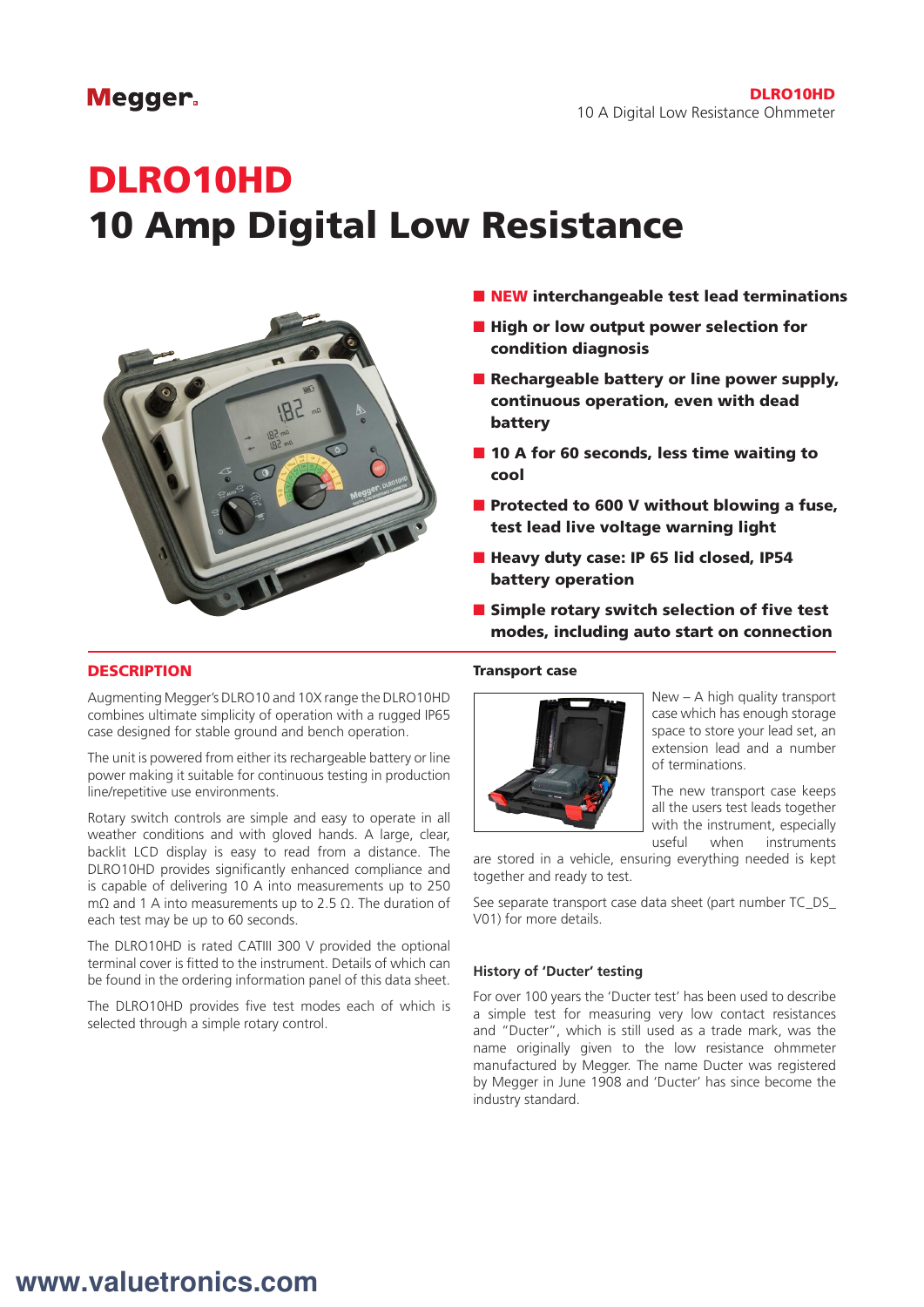## **Megger**

#### DLRO10HDX

10 A Digital Low Resistance Ohmmeter

#### ADDITONAL FEATURES AND BENEFITS

- Rugged case well suited to transportation with shoulder strap and lead set pouch
- $\blacksquare$  Removable lid facilitates easy test lead connection
- Operational ingress protection is IP 54 (battery power only) ensuring protection from the elements
- $\blacksquare$  7Ah lead acid battery provides extended operation and can be charged whilst operating from line power
- $\blacksquare$  Rotary mode switch with bidirectional (current reversal with averaging cancels thermal EMFs), unidirectional, automatic, continuous and inductive modes
- $\blacksquare$  Large, clear LCD display with backlight and contrast adjustment
- $\blacksquare$  Auto power off function conserves battery

#### APPLICATIONS

The DLRO10HD measures low resistance values in applications ranging from railways and aircraft to resistance of components in industry.

Any metallic joint can be measured but users must be aware of measurement limitations depending on application. For example, if a cable manufacturer plans to make resistive measurements on a thin wire, a low test current should be selected to prevent heating the wire thereby changing its resistance

Measurements on electric motors and generators will be inductive and require the user to understand the inductive mode and charging process before a correct result is achieved.

The DLRO10HD is well suited to measuring thick conductors, bonds and quality of welding because of its 10 A range for resistance values up to 250 mΩ.

Electromagnetic noise induced into the leads can interfere with a reading. A noise symbol alerts the user and prevents a measurement when the instrument detects noise above its threshold.

When dissimilar metals are joined a thermocouple effect is created. Users should select a bidirectional mode to ensure cancellation of this effect. The instrument measures with current flowing in both directions and averages the result.

Normal mode is initiated by pressing the 'Test' button after connecting the test leads to the unit under test. Continuity of all four connections is checked. Current is applied in both forward and reverse direction following which measurement is displayed.

Automatic mode is started as soon as the probes make contact. Forward and reverse current measurements are made and the average value is displayed. This mode is ideal when working with handspikes. Each time the probes are removed and reconnected to the load a new test will be performed without the need to press the test button.

#### TEST modes

Automatic unidirectional mode applies current in one direction only to speed up the measurement process.

However thermal EMF resulting from dissimilar metal bonds can cause lower accuracy. Test starts automatically when probes are connected.

Continuous mode allows repeated measurements to be made on the same sample. Simply connect the test leads and press the test button. The measurement is updated every three seconds until the circuit is broken.

Inductive mode is selected when measuring resistance on, for example, motors and generators. When measuring inductive loads it is necessary to wait for the voltage to stabilise as the inductive element is charged. Test leads are firmly connected to the device under test and the 'Test' button pressed. The instrument will pass the selected current through the sample continuously in one direction only and take repetitive readings that will gradually decrease to the true value as the voltage stabilises. The operator decides when the result is stable and presses the 'Test' button to terminate the test

#### ELECTRICAL SPECIFICATIONS

#### **Resistance/Current Ranges**

The green resistance ranges on the keypad indicate low output power (<0.25 W) outputs. Red ranges indicate higher 2.5 W (1 A) and 25 W (10 A) power outputs.

#### **Resolution and Accuracy**

Test current accuracy  $\pm 10\%$ 

Voltmeter input impedance >200 kΩ

| Test<br>current   | Resistance<br>range          | Resolution<br>(as<br>displayed) | accuracy*<br>Basic | Full<br>scale<br>voltage | power<br>output<br>Max. |
|-------------------|------------------------------|---------------------------------|--------------------|--------------------------|-------------------------|
| 0.1 <sub>mA</sub> | 0 <sub>to</sub><br>2500.0 Ω  | $0.1 \Omega$                    | ±0.2%              | 25 mV                    | 25 µW                   |
| $0.1 \text{ mA}$  | 0 <sub>to</sub><br>250.00 Ω  | $0.01 \Omega$                   | ±0.2%              | 25 mV                    | $2.5 \mu W$             |
| 1 <sub>mA</sub>   | 0 <sub>to</sub><br>25.000 Ω  | 1 m $\Omega$                    | ±0.2%              | 25 mV                    | 25 µW                   |
| 10 mA             | 0 <sub>to</sub><br>2500.0 mΩ | $0.1 \text{ m}\Omega$           | ±0.2%              | 25mV                     | 250 µW                  |
| 100 mA            | 0 <sub>to</sub><br>250.00 mO | $0.01 \text{ m}\Omega$          | ±0.2%              | 25 mV                    | $2.5$ mW                |
| 1A                | 0 <sub>to</sub><br>25.000 mΩ | 1 $\mu\Omega$                   | ±0.2%              | 25 mV                    | 25 mW                   |
| 10 A              | 0 <sub>to</sub><br>2500.0 μΩ | $0.1 \mu\Omega$                 | ±0.2%              | 25 mV                    | 0.25W                   |
| 1A                | 0 <sub>to</sub><br>2500.0 mΩ | $0.1 \text{ m}\Omega$           | ±0.2%              | 2.5V                     | 2.5 W                   |
| 10 A              | 0 <sub>to</sub><br>250.00 mΩ | $0.01 \text{ m}\Omega$          | ±0.2%              | 2.5V                     | 25 W                    |

# **www.valuetronics.com**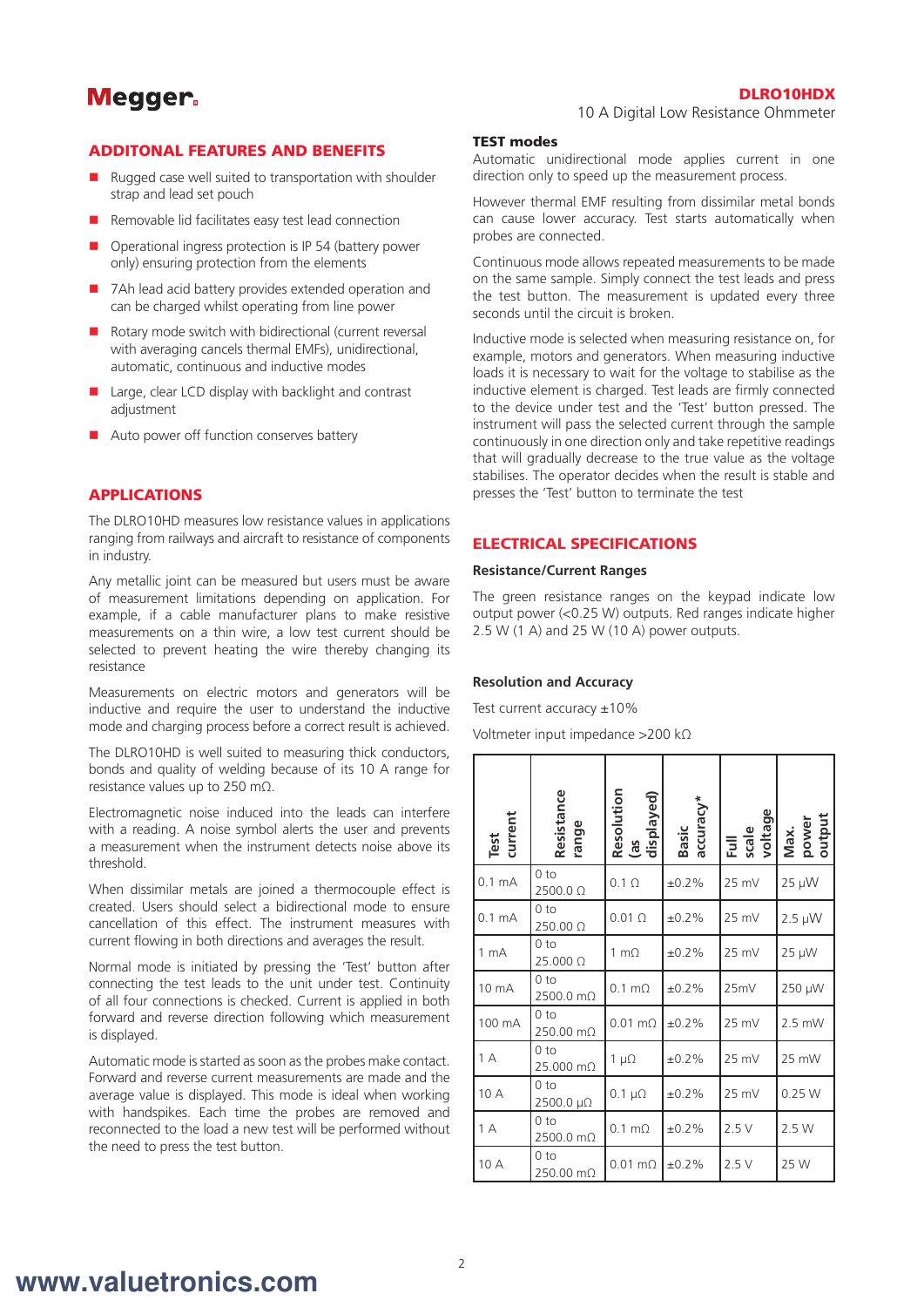## Megger.

#### DLRO10HDX

10 A Digital Low Resistance Ohmmeter

\* The accuracy stated assumes forward and reverse measurements.

Inductive mode or undirectional mode will introduce an undefined error if an external EMF is present.

Basic accuracy at reference conditions.

#### GENERAL SPECIFICATIONS

|                             | <b>Temperature coefficient</b> $\leq 0.01\%$ per °C, from 5 °C to<br>40 °C |  |  |
|-----------------------------|----------------------------------------------------------------------------|--|--|
| <b>Maximum altitude</b>     | 2000 m (6562 ft) to full safety<br>specifications                          |  |  |
| Display size/type           | Main 5 digit $+2 \times 5$ digit<br>secondary displays                     |  |  |
| <b>Battery type</b>         | 6 V, 7Ah sealed lead acid                                                  |  |  |
| Voltage input range         | 100 - 240 V 50 / 60 Hz 90 VA                                               |  |  |
| <b>Charge time</b>          | 8 hours                                                                    |  |  |
| <b>Backlight</b>            | LED backlight                                                              |  |  |
| <b>Battery life</b>         | >1000 Auto (3 sec) tests                                                   |  |  |
| Auto power down             | 300s                                                                       |  |  |
| <b>Mode selection</b>       | Rotary switch                                                              |  |  |
| <b>Range selection</b>      | Rotary switch                                                              |  |  |
| Weight                      | 6.7 kg                                                                     |  |  |
| <b>Case dimensions</b>      | 1315 mm x W285 mm x<br>H181 mm                                             |  |  |
| <b>Pouch for test leads</b> | Yes (lid mounted)                                                          |  |  |
| <b>Test leads</b>           | DH4C lead set                                                              |  |  |
| <b>IP</b> rating            | IP65 case closed,<br>IP54 battery<br>operation                             |  |  |

#### **Safety rating**

In accordance with IEC61010-1, CATIII 300V when used with optional terminal cover (details in ordering information)

#### **Operating temperature and humidity**

-10 °C to +50 °C

(14 °F to 122 °F) <90% RH

#### **Reference condition**s 20 °C ±3 °C

**Storage temperature and humidity**

-25 °C to +60 °C, <90% RH

#### **EMC**

In accordance with IEC61326-1 (Heavy industrial)

#### **Noise rejection**

Less than  $1\%$   $\pm 20$  digits additional error with 100 mV peak 50/60 Hz. on the potential leads. Warning will show if hum or noise exceeds this level.

#### **Maximum lead resistance**

100 mΩ total for 10 A operation irrespective of battery condition.

#### OPTIONAL TERMINAL COVER



The CATIII 300 V rating on the DLRO10HD is only valid when the instrument is fitted with the optional terminal cover to provide the required creepage and clearances at the instrument terminals. Although the terminal cover may be used with any test leads, only the Megger DH4,

DH5 and DP1-C duplex handspikes, and KC2-C insulated kelvin clips have suitable probe insulation to comply with the requirements of IEC61010-1 and the CATIII 300 V rating.



#### SUPPLIED LEADSET OPTIONS



DLRO10HD



+ DH4-C probe 1.5 m leads



+ KC1 Kelvin clip 3 m leads

+ No test leads supplied

# **www.valuetronics.com**